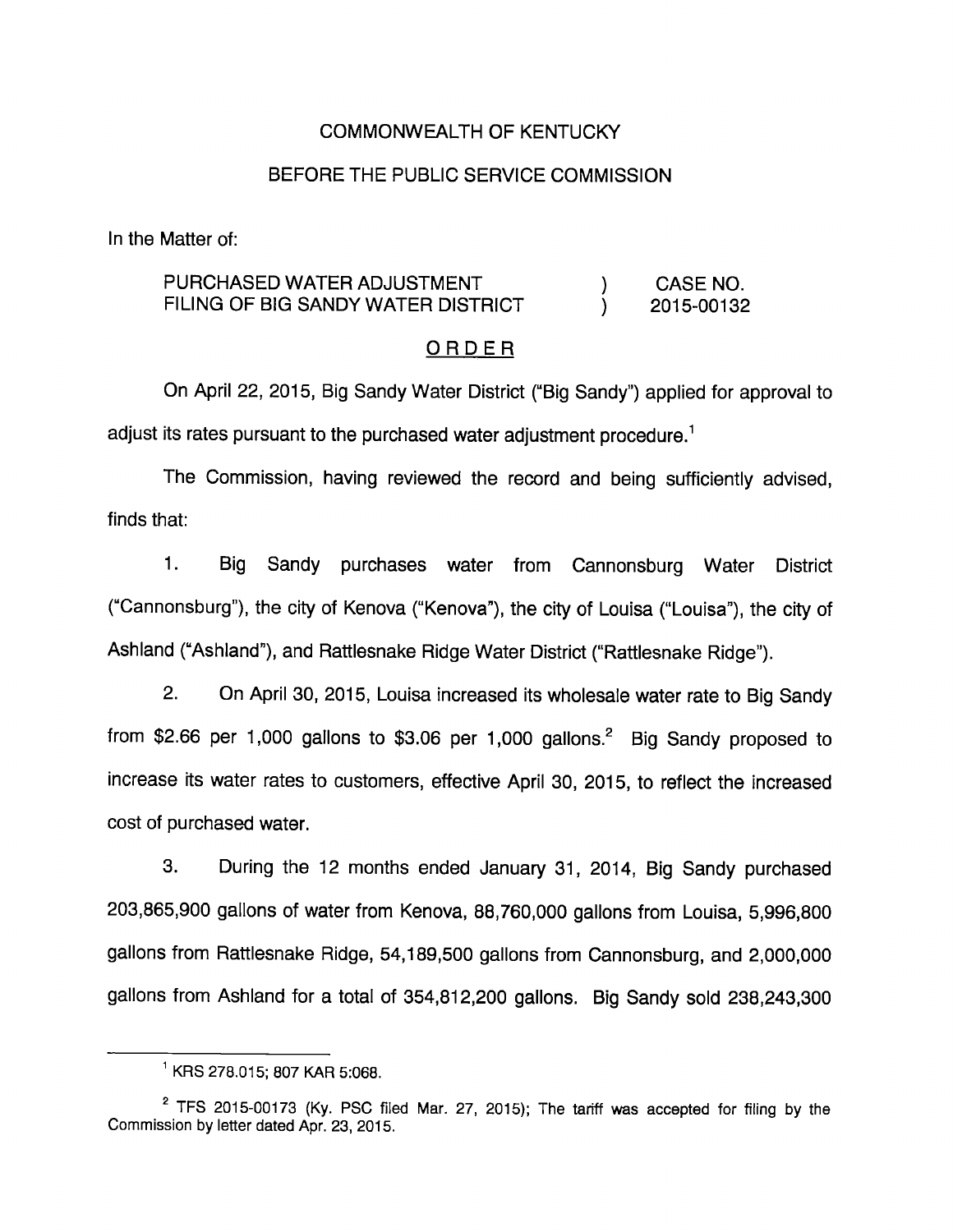gallons of water during the same 12 months. The increase in the cost of purchased water is \$35,504.00, resulting in a purchased water adjustment factor of \$0.15 per 1,000 gallons.

4. The purchased water adjustment factor of \$0.15 per 1,000 gallons, as calculated in Appendix A to this Order, is fair, just, and reasonable and should be approved.

5. The rates proposed by Big Sandy, as set forth in Appendix B to this Order, are fair, just, and reasonable and should be approved for water service rendered on and after April 30, 2015.

IT IS THEREFORE ORDERED that:

1. The purchased water adjustment factor of \$0.15 per 1,000 gallons is approved.

2. Big Sandy's proposed rates are approved for water service rendered on or after April 30, 2015.

3. Within 20 days of the date of this Order, Big Sandy shall file with the Commission, using the Commission's electronic Tariff Filing System, revised tariff sheets showing the rates approved herein.

By the Commission

ENTERED MAY 14 2015 m KENTUCKY PUBLIC SERVICE COMMISSION

**ATTES Executive Director** 

Case No. 2015-00132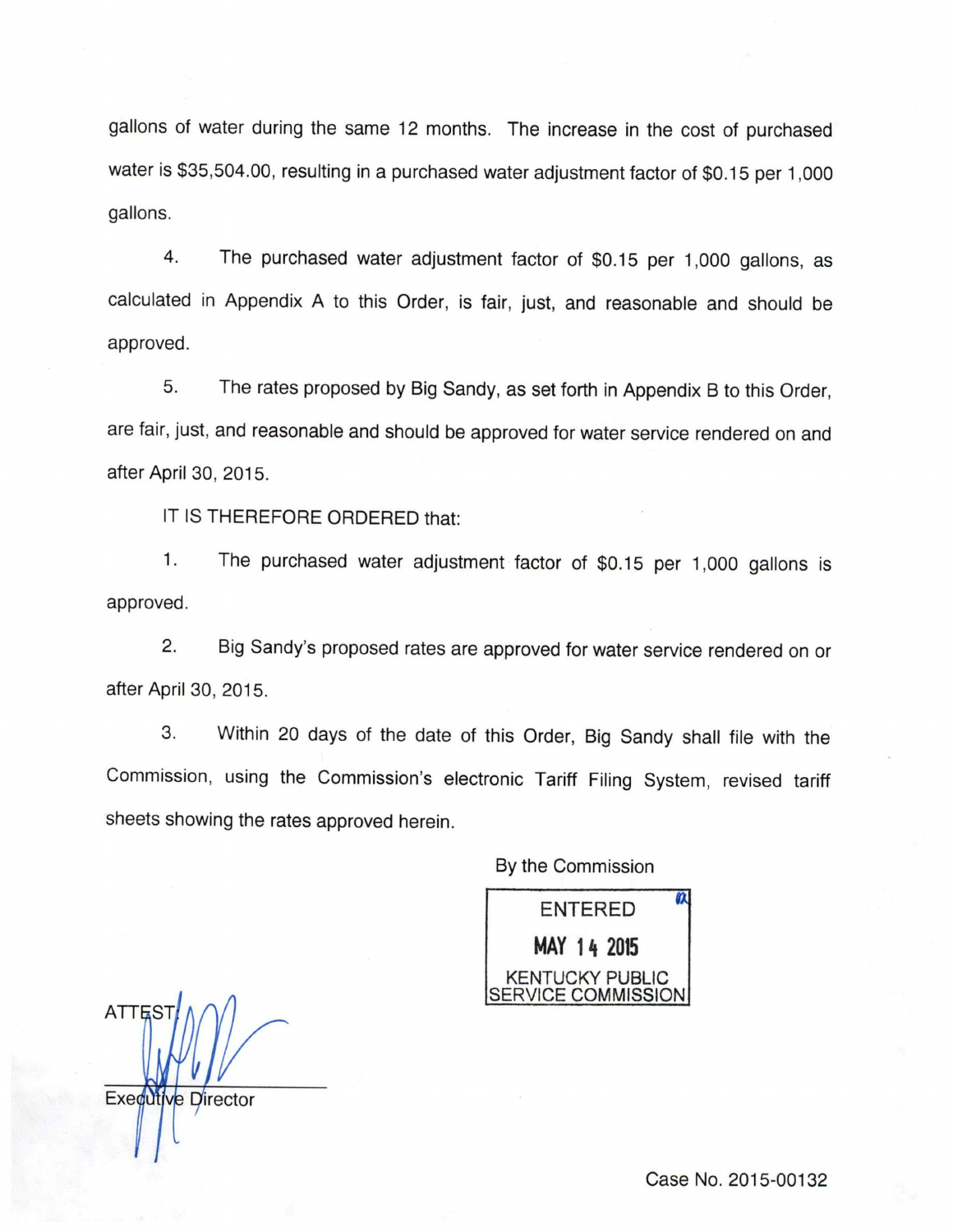# APPENDIX A

# APPENDIX TO AN ORDER OF THE KENTUCKY PUBLIC SERVICE COMMISSION IN CASE NO. 2015-00132 DATED MAY 14 2015

| Louisa                                                        | <b>New Rate</b>                            | <b>Base Rate</b>                           |
|---------------------------------------------------------------|--------------------------------------------|--------------------------------------------|
| Purchases in gallons<br><b>Volumetric rate</b>                | 88,760,000<br>\$3.06/1,000<br>\$271,605.60 | 88,760,000<br>\$2.66/1,000<br>\$236,101.60 |
| Kenova<br>Purchases in gallons<br><b>Volumetric rate</b>      | 203,865,900<br>No change                   | 203,865,900<br>No change                   |
| Cannonsburg<br>Purchases in gallons<br><b>Volumetric rate</b> | 54,189,500<br>No change                    | 54,189,500<br>No change                    |
| Ashland<br>Purchases in gallons<br><b>Volumetric rate</b>     | 2,000,000<br>No change                     | 2,000,000<br>No change                     |
| Rattlesnake Ridge<br>Purchases in gallons<br>Volumetric rate  | 5,996,800<br>No change                     | 5,996,800<br>No change                     |
|                                                               | Increased water cost                       | \$35,504.00                                |
| Increased water cost<br>Divided by gallons sold/1,000         | \$<br>\$                                   | 35,504.00<br>238,243,300<br>0.1490         |
| Purchased water adjustment factor                             |                                            | 0.15 per 1,000 gallons                     |

 $\mathcal{L}$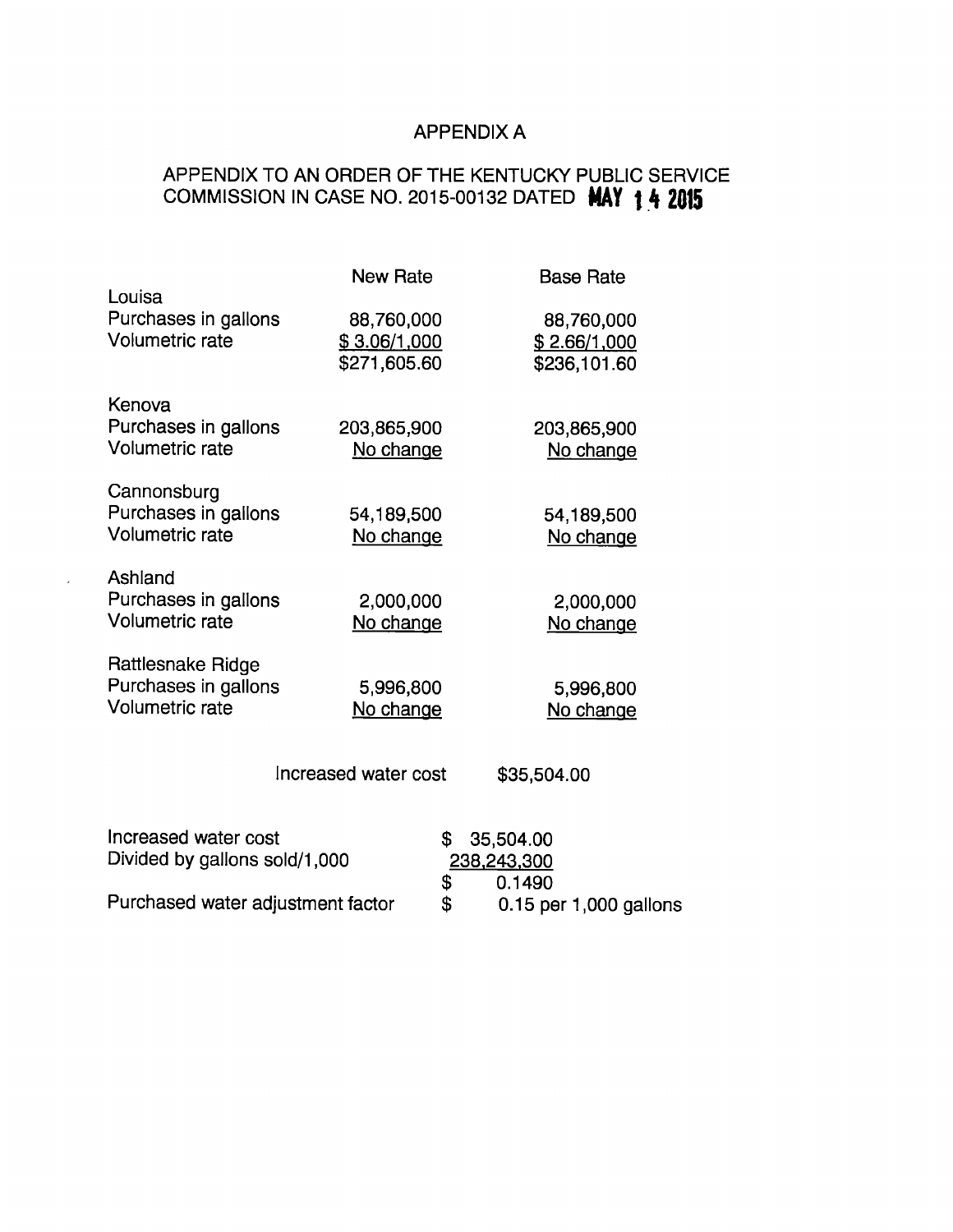#### APPENDIX B

## APPENDIX TO AN ORDER OF THE KENTUCKY PUBLIC SERVICE COMMISSION IN CASE NO. 2015-00132 DATED MAY 1 4 2015

The following rates and charges are prescribed for the customers in the area served by Big Sandy Water District. All other rates and charges not specifically mentioned herein shall remain the same as those in effect under authority of the Commission prior to the effective date of this Order.

## **Monthly Water Rates**

#### 5/8- X 3/4-Inch Meter

|                     | First |                       | 1,000 Gallons  |  |  |  |
|---------------------|-------|-----------------------|----------------|--|--|--|
|                     | Next  |                       | 9,000 Gallons  |  |  |  |
|                     |       | Next 10,000 Gallons   |                |  |  |  |
|                     | Next  |                       | 20,000 Gallons |  |  |  |
|                     | Over  |                       | 40,000 Gallons |  |  |  |
| 1-Inch Meter        |       |                       |                |  |  |  |
|                     | First |                       | 10,000 Gallons |  |  |  |
|                     |       | Next 10,000 Gallons   |                |  |  |  |
|                     |       | Next 20,000 Gallons   |                |  |  |  |
|                     | Over  |                       | 40,000 Gallons |  |  |  |
| 1 1/2-Inch Meter    |       |                       |                |  |  |  |
|                     | First |                       | 20,000 Gallons |  |  |  |
|                     |       | Next 20,000 Gallons   |                |  |  |  |
|                     |       | Over 40,000 Gallons   |                |  |  |  |
| 2-Inch Meter        |       |                       |                |  |  |  |
|                     |       | First 40,000 Gallons  |                |  |  |  |
|                     | Over  | 40,000                | Gallons        |  |  |  |
| <u>3-Inch Meter</u> |       |                       |                |  |  |  |
|                     |       | First 100,000 Gallons |                |  |  |  |
|                     | Over  | 100,000 Gallons       |                |  |  |  |
| <u>4-Inch Meter</u> |       |                       |                |  |  |  |
|                     |       | First 200,000 Gallons |                |  |  |  |
|                     |       | Over 200,000          | Gallons        |  |  |  |
|                     |       |                       |                |  |  |  |

- \$ 16.86 Minimum Bill 8.59 per 1,000 Gallons 5.99 per 1,000 Gallons 5.57 per 1,000 Gallons 5.34 per 1,000 Gallons
- \$ 94.17 Minimum Bill 5.99 per 1,000 Gallons 5.57 per 1,000 Gallons 5.34 per 1,000 Gallons
- \$ 154.07 Minimum Bill 5.57 per 1,000 Gallons 5.34 per 1,000 Gallons
- \$ 265.47 Minimum Bill 5.34 per 1,000 Gallons
- \$ 585.87 Minimum Bill 5.34 per 1,000 Gallons
- \$ 1,119.87 Minimum Bill 5.34 per 1,000 Gallons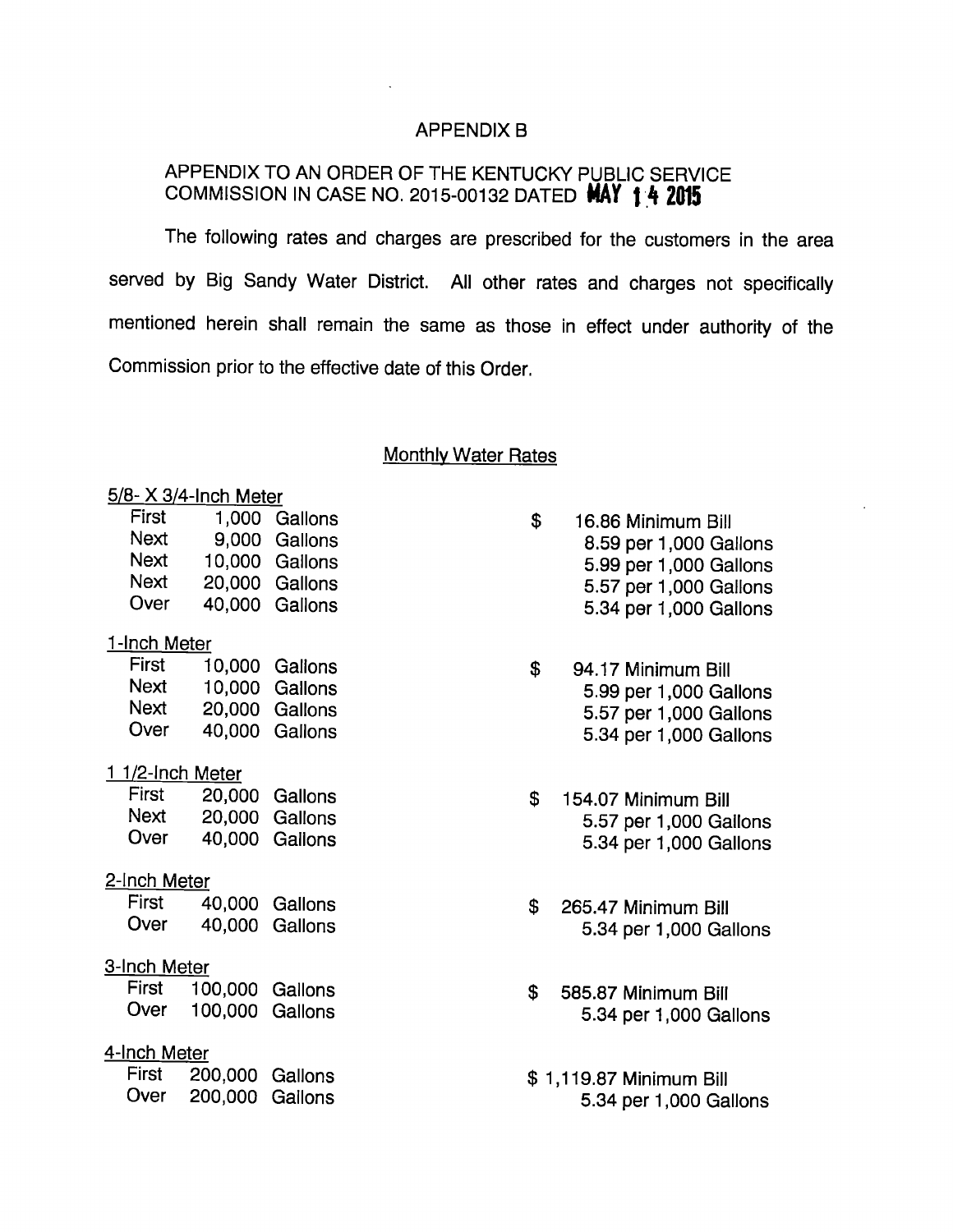# Wholesale Customer

| Overland Development       | 5.04 per 1,000 Gallons |
|----------------------------|------------------------|
| Cannonsburg Water District | 5.04 per 1,000 Gallons |

 $\hat{\boldsymbol{\epsilon}}$